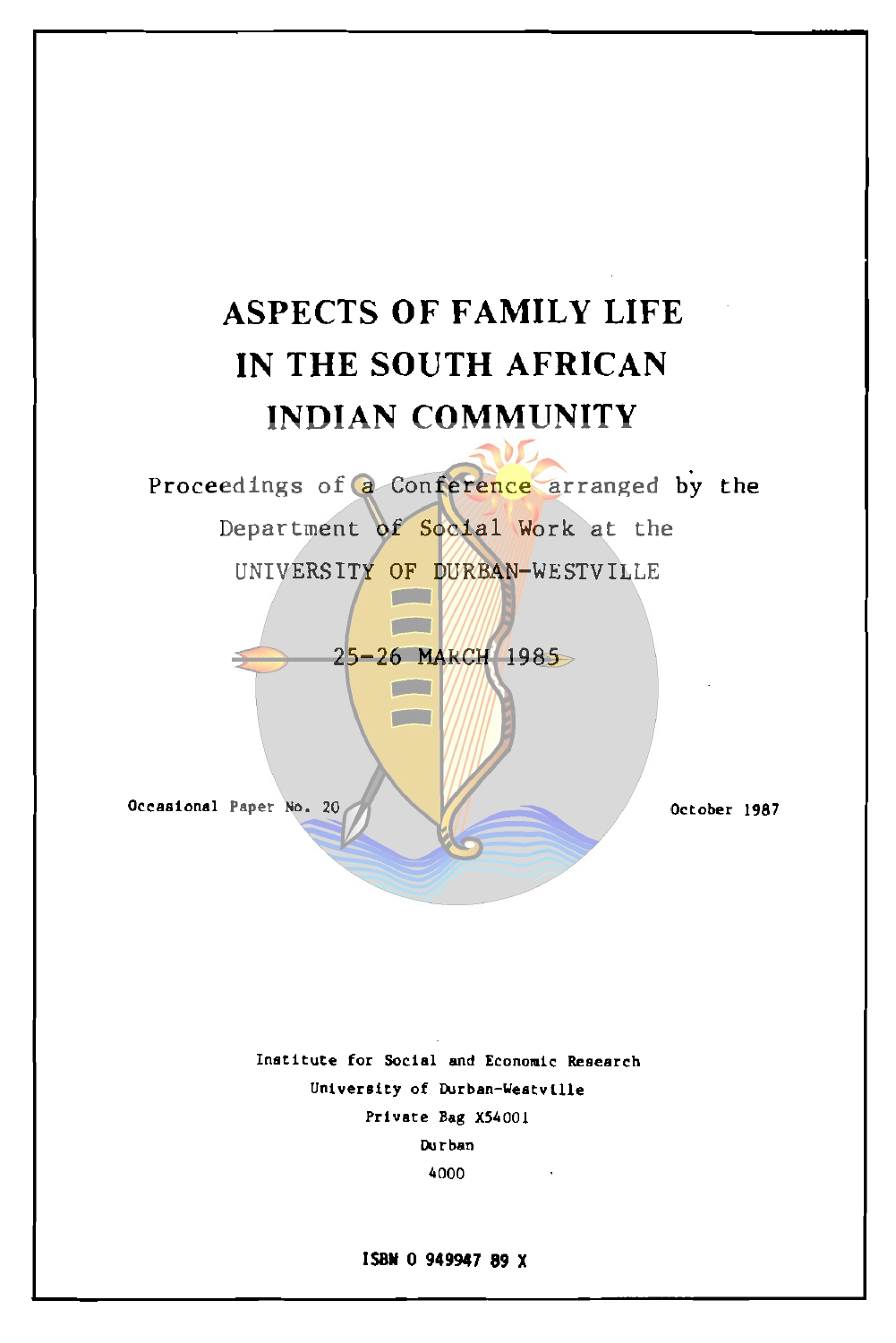# **Family Functioning in the South African Indian Community**

# **Jean Mason\***

#### **INTRODUCTION**

Mental Health professionals working in the field of family therapy usually hold an implicit if not explicit view of the characteristics of the normal family, which underlies their assessment of the families which enter therapy. Studies such as *The Si/en/ Majority* (Westley & Epstein, 1969) and the Timberlawn family study by Beavers and colleagues have established a model of the ways in which optimal or effective families function (Lewis el *al,*  1976). In the *1/andbook of Famili• Therapy* (Gurman & Kniskern, 1981), leading family there pists describe not only their own theoretical paradigms of problematic families, but also their views of normal family functioning.

Most of the literature on normal family functioning is based on either Anglo-American experiences or European models. What then are the guidelines for the practitioner who is working within the South African community? Should it be accepted that South African Indian families who enter therapy are similar to their European and American counterparts? Current literature on the South African Indian family is sparse but what there is concludes that these families are in transition. The joint or extended family is no longer the norm: it is being superseded by the western nuclear family model. Research reports on housing, socio-economic studies and studies of family fission (Jithoo, 1975) all point to the predominance of nuclear family patterns.

<sup>•</sup> Department of Social Work, University or Durban-Westville.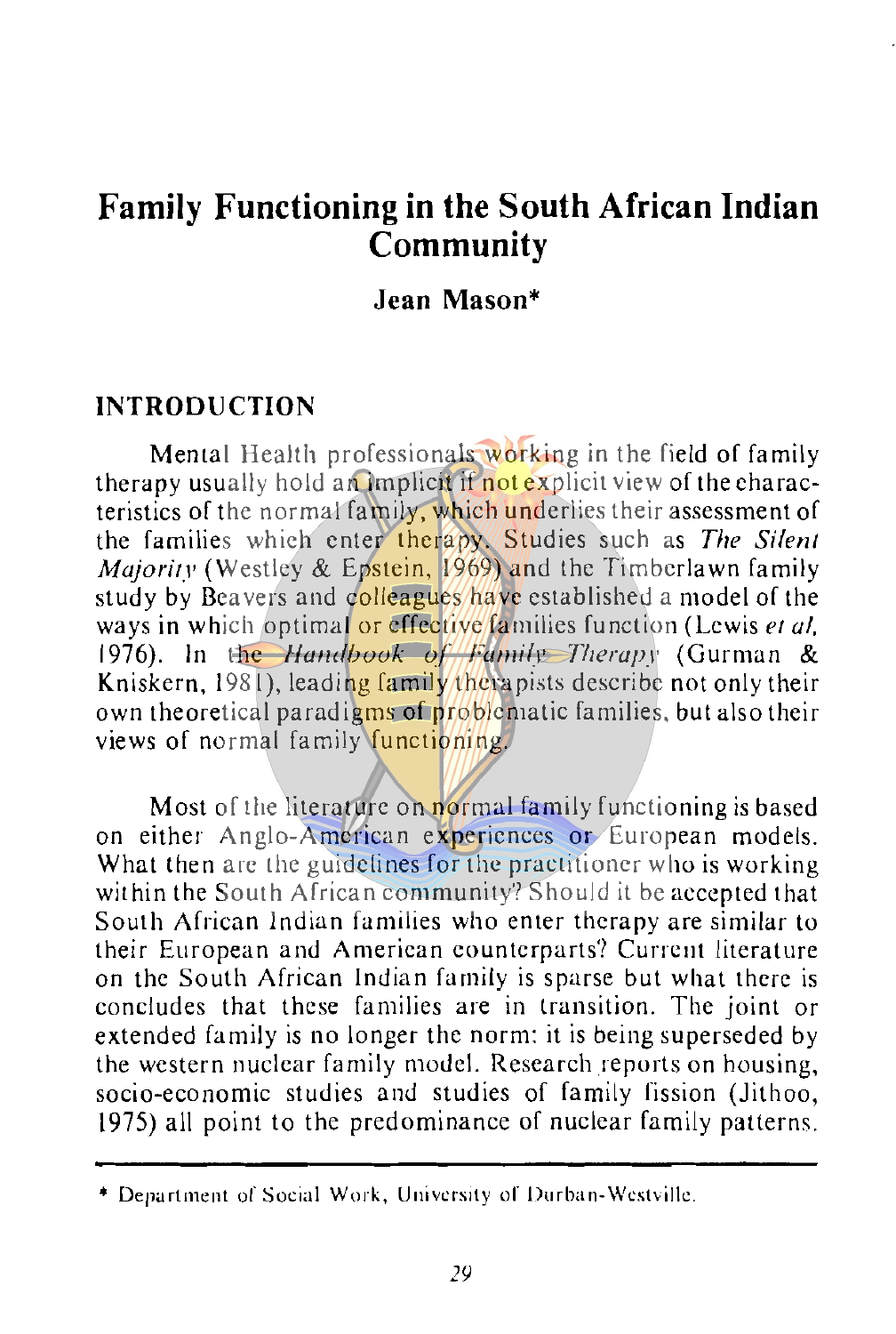#### **FAMILIES IN THERAPY**

Families seen in therapy often present a confused picture. The clinician may be led to hypothesise that the cultural transition of the Indian South African is mirrored in the family's dilemma.

A girl refers a drug-abusing male cousin for therapy. The whole family is invited to family therapy but the first session is attended by mother and son. The mother insists that her elderly semi-invalid husband plays no part in the family, his brothers acting as executors of the family business and assisting the wife in family matters. She, however, does not want them to be involved in the family therapy sessions and would, in fact, prefer private individual consultations with the therapist. The couple (mother) and son) drop out of therapy after two sessions and the cousin reports later that the uncles have arranged for the young man to go to India to break his drug-abusing habits.

A different situation is presented by a young Muslim couple with two daughters aged three and five. The family are referred to the Child Guidance Centre by the family's medical practitioner because of the younger daughter's hyper-activity and uncontrolled behaviour and the mother's depression. The father requests that the family be seen as a nuclear family of four members, in spite of the fact that the family lives in the extended family system. The joint family consists of the husband's parents, his brothers, their wives and children, totalling thirteen persons. During the therapy the young couple's desire to individuate from the joint family becomes the focus of treatment. The blocked communication between husband and wife is opened up and they begin to plan their separation from the extended family. The problem child, who, according to the parents, has never talked, begins using sentences and reveals a well-developed vocabulary. Therapy continues during the transition by the family to a separate life. It is terminated successfully a month after the move.

It is issues such as these, arising during therapy, which have led to an interest in the functioning of non-clinical families. Why do some families cope without the necessity of seeking assistance from mental health or family welfare professionals, while others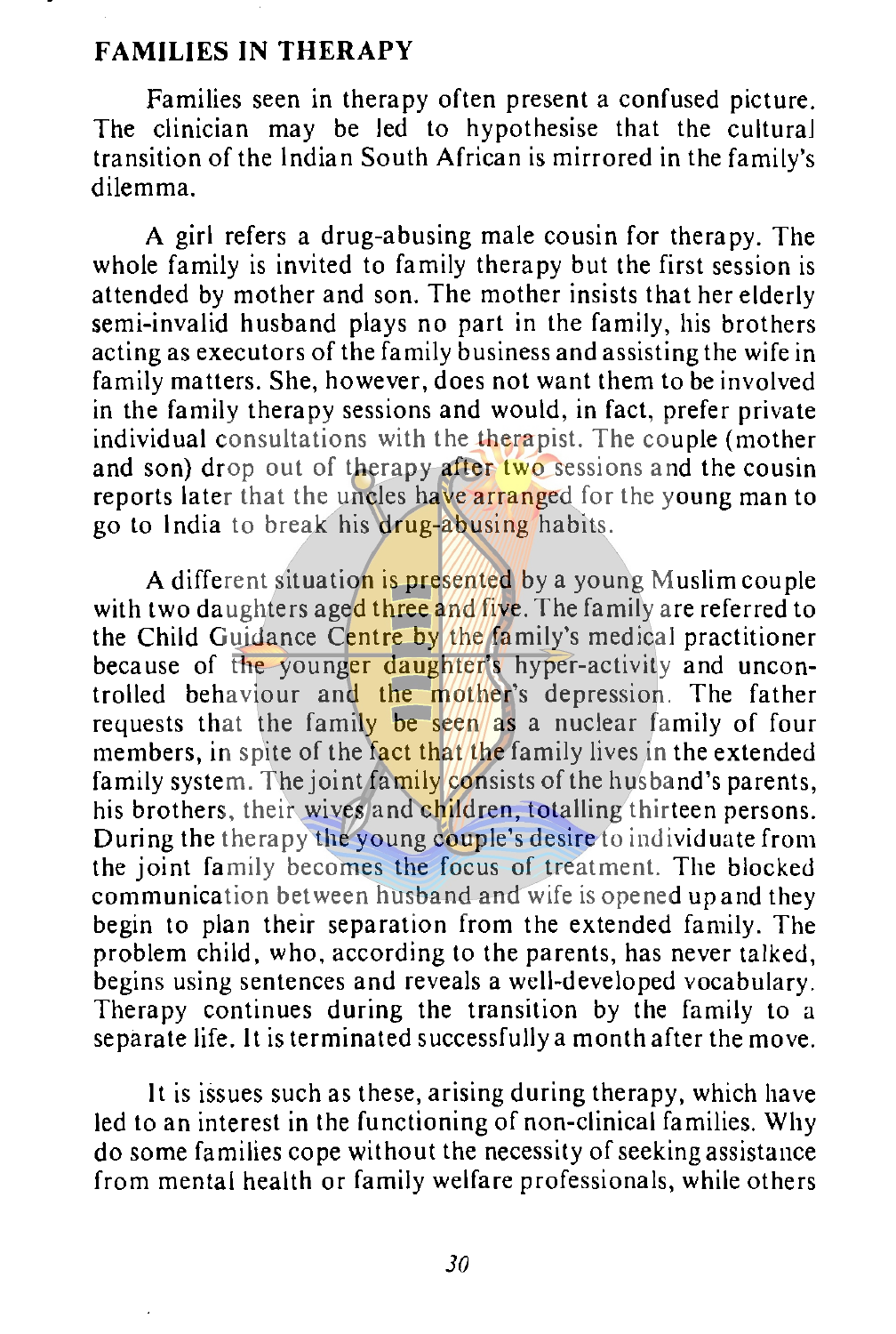require this help? The present study was undertaken as an exploration of the factors which enable South African Indian families to successfully navigate the vicissitudes of modern life. As Rosenfeld has suggested, professional help-givers have much to learn from the successes of coping families ( Rosenfeld, 1983).

# **THE RESEARCH PROJECT**

# **Preparation and Selection of Sample**

The field study was conducted from February to April 1985. The purpose of the research was explained to the families, who were invited to participate in an exploration of the ways in which families cope. As far as was known, prior to the research, the families could be described as non-clinical families: they were not receiving social services or therapy. The field workers selected families living in their own neighbourhoods in order to minimise cost and time factors. Appointments were arranged on the basis that the whole family was required to be present for a  $2-2<sup>1</sup>$ , hour interview. The interviewers were acquainted with the families, but not intimately, or were introduced through friends or relatives. Families were required to be living as a single unit, i.e. not in multiple dwellings with extended families. However, families with additional extended family members living with the family could be included. Another requirement was that both parents were living in the home and that there were children in the family.

The geographical areas from which the families were selected were well representative of middle income group suburbs or housing areas in Durban and its environs. They included central areas of Durban, Reservoir Hills, Shallcross, and the adjacent areas of La Mercy, Verulam, Westville and lsipingo Hills.

Twenty-eight families were interviewed and 23 of these were included in the final case analysis. The five families which were excluded were those with incomes of less than RI000,00 per month, where an inadequate income was a pressing problem, or were families with no children. One single-parent family was also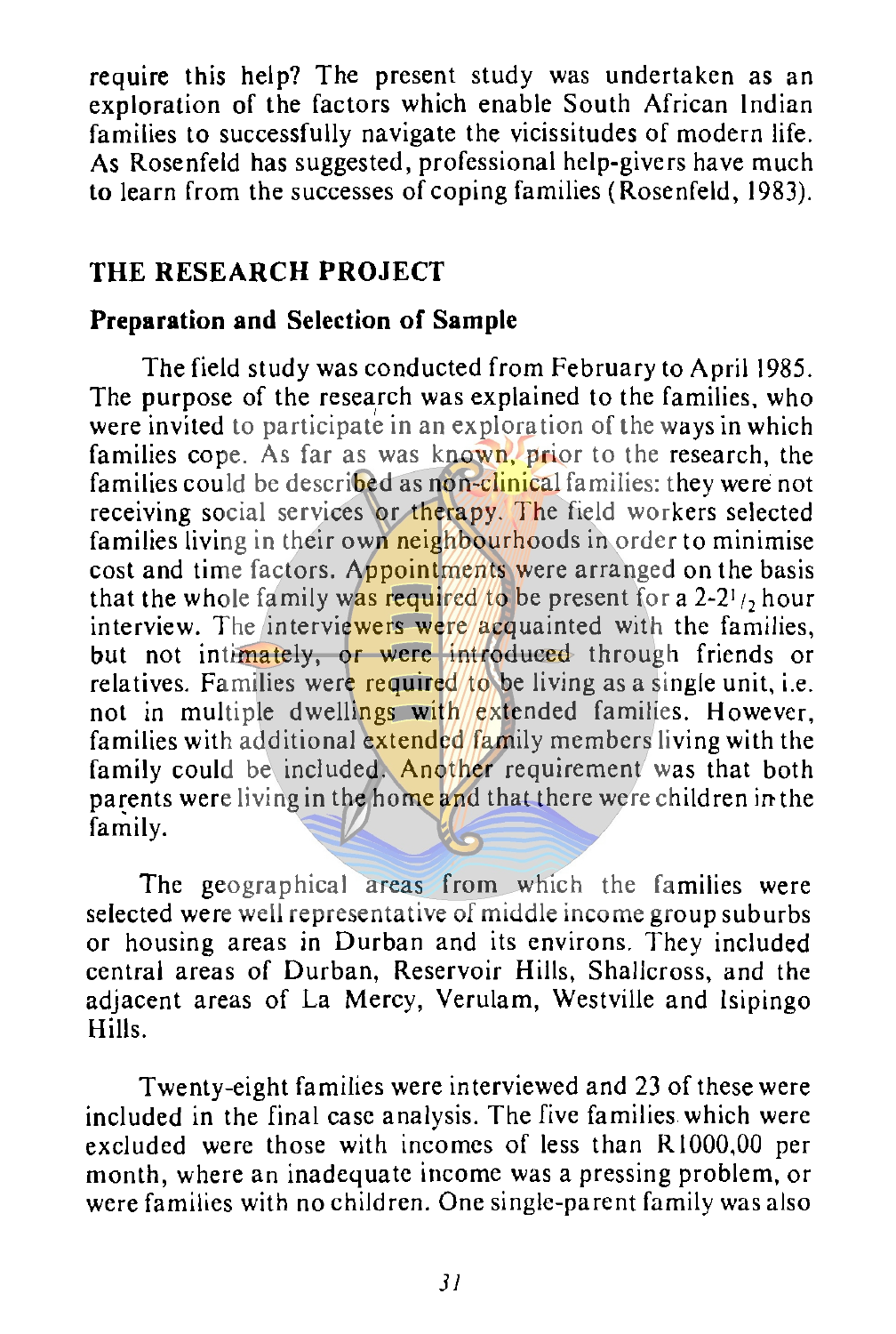excluded. The remaining 23 families were comparable in terms of family size and income.

# **The Field Workers**

The six field workers were experienced registered social workers. In addition to their B.A.(Social Work) qualifications, two were in possession of Master's Degrees and four were registered as Master's Degree students. They were accustomed to undertaking home visits, were conversant with the technique of family interviewing, and were all interested in extending their knowledge of normal family functioning.

# **The Interviews**

An interview schedule was drawn up by the author based on the McMaster categories of family functioning. Areas covered were:

- A. Family roles  $-\sqrt{\text{resources}}$  nurturance and support, life skills development, maintenance and management of system, allocation of roles and accountability
- $B$ . Problem solving  $\overline{\phantom{A}}$  identification, communication of problem, development of alternatives, action, evaluation of success
- C. Communication
- D. Family participation, cohesiveness and religious activities
- E. Affective involvement
- F. Affective responsibilities
- G. Behaviour control

The field workers were given explicit instructions as follows:

(I) to explore the feelings of family members, even where the questions were concerned with instrumental functioning;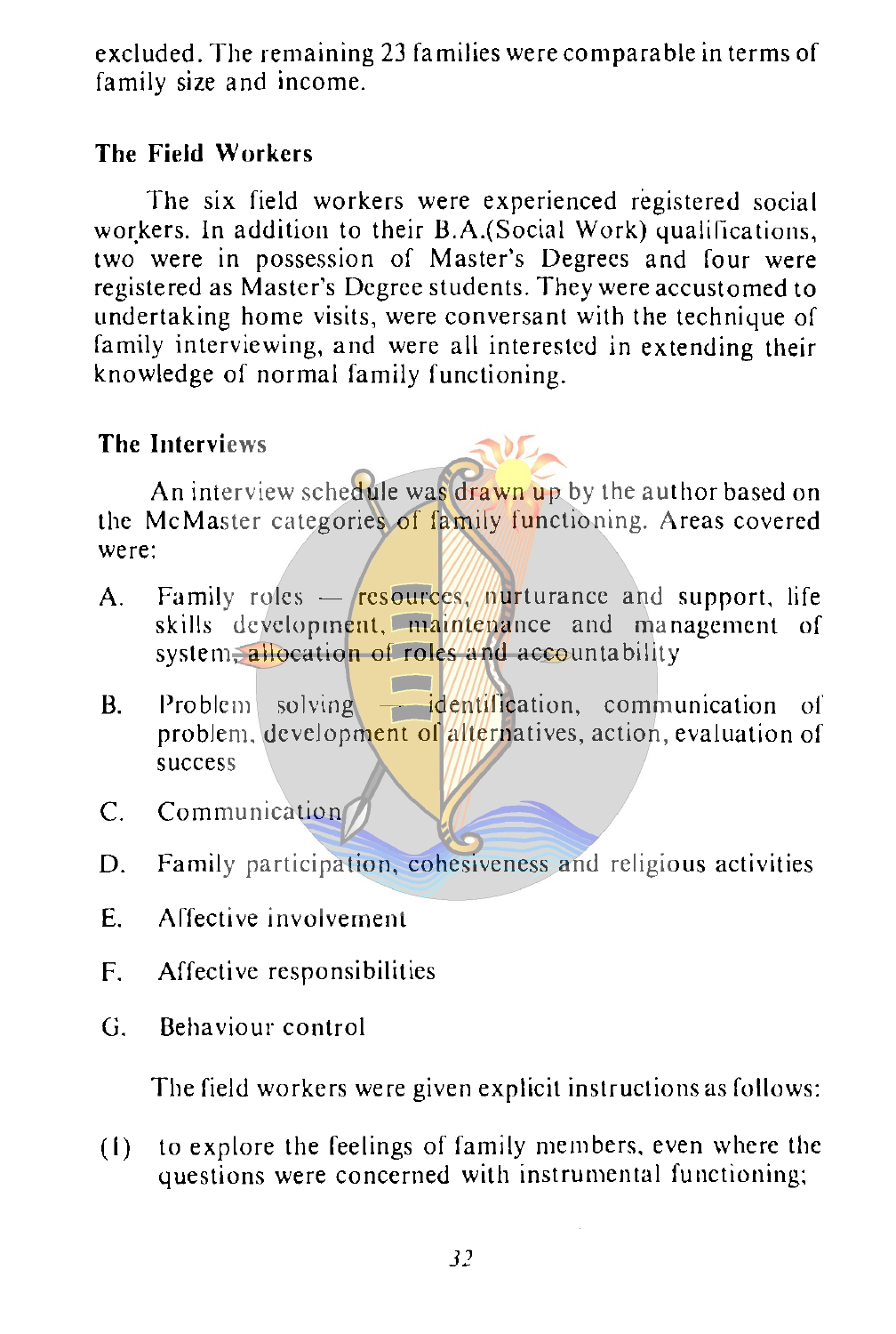- (2) to probe the role of the extended family members in any of the areas where it was appropriate;
- (3) to deliberately involve the children in answering questions;
- (4) to observe communication patterns during the interview;
- (5) to stimulate discussion and interaction and observe how feed-back was handled.

In most cases the interviews took  $2 - 2<sup>1</sup>/<sub>2</sub>$  hours to complete. In some instances, where the family members grew tired, the interviewer arranged to return on another occasion. Each interviewer conducted three or four interviews. After the first interview the team discussed the family's responses and any difficulties that were encountered. Families were universally cooperative and interested in the interview schedule. They used the experience to explore their own functioning and to discuss family issues which might not have been handled in such a way before. One of the issues raised by the field workers was their concern that the family might be bringing out unresolved conflicts during the interview, which might cause problems thereafter. In the light of this ethical dilemma it was decided that intervention should be offered to families where necessary. This could be a referral to another social worker or agency, or the interviewer might offer to see the family at a later date. Several of the families with unresolved problems have maintained contact on this basis.

# **Analysis of the Interviews**

**A** mass of data was accumulated on the interview schedules.<br>
ontent analysis was undertaken and the data were **A** content analysis was undertaken and the data were summarised into the seven areas of family life: Roles, Problemsolving, Communication, Family cohesiveness. Affective involvement, Affective responsiveness, and Behaviour control. This analysis did not succeed in providing a picture of total family functioning in each family. It was therefore decided instead to describe each family in its totality, using a family profile. It was found that the areas which differentiated most clearly between adequate and less than adequate family functioning were the areas of problem-solving, communication, and family roles, in particular the role of the extended family.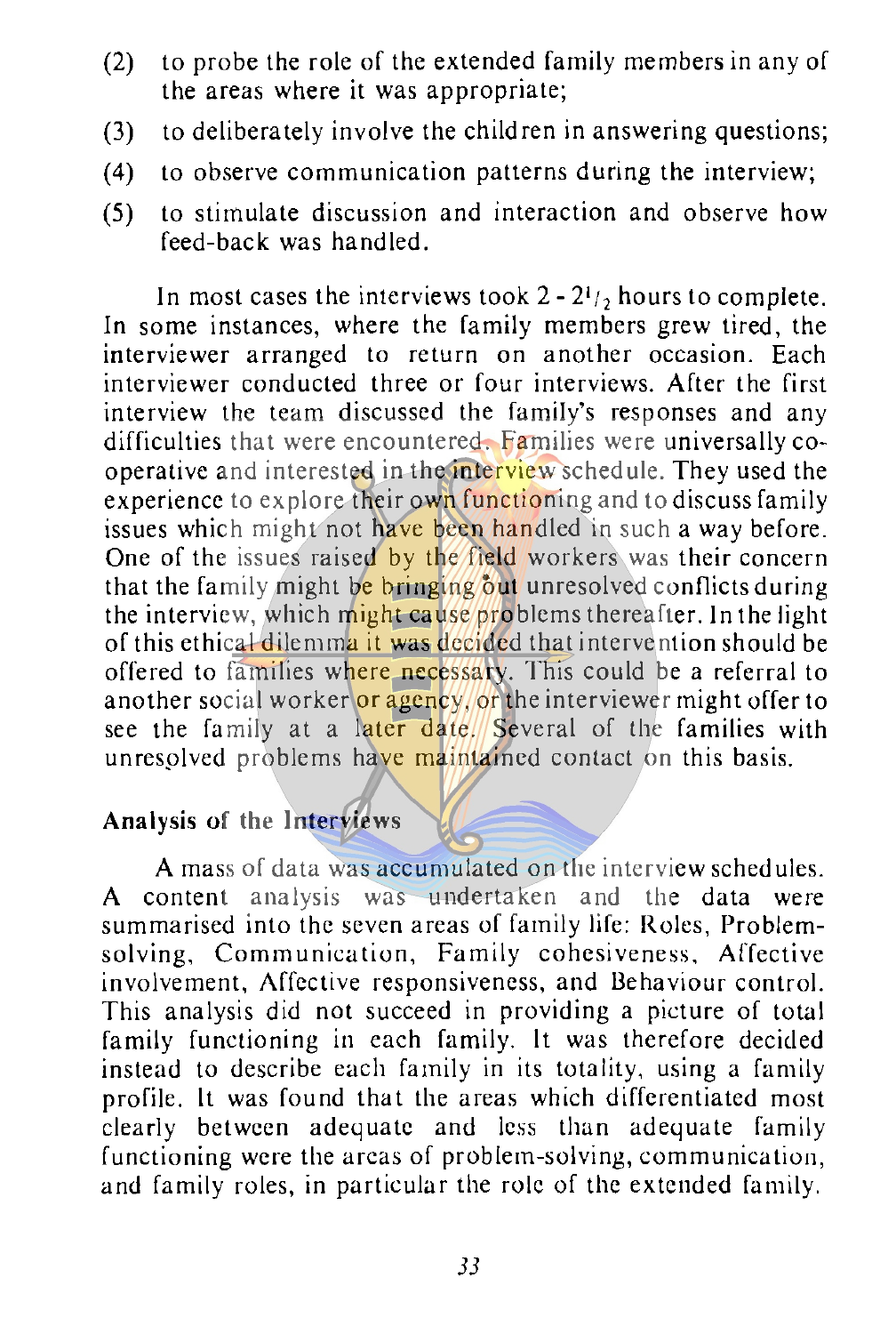A classification of problem-solving was based on the family's ability to resolve problems to a level that maintained effective family functioning. Epstein *et al* (1982) describe adequate families as approaching problem-solving in a approaching problem-solving systematic manner, involving a sequence of six steps as follows:

- I. Identification of the problem
- 2. Communication of the problem to appropriate person(s)
- **3.** Development of positive action alternatives
- **4.** Carrying out the action
- 5. Monitoring the action
- 6. Evaluation of success

Epstein postulates that in families with less effective functioning, problem-solving is not systematic and fewer problem solving steps are accomplished. Dysfunctional families may never accomplish step 1, identifying the problem, or may accomplish only one  $\frac{\partial \mathbf{r}}{\partial x}$  two of the steps in the sequence. One solution may be pursued repeatedly, in spite of failure to achieve results, without other alternatives being sought.

Family problems may be in either instrumental or affective areas. Instrumental problems relate to mechanical issues, such as provision of income, food, housing, clothing and transport. Affective problems relate to issues of emotion or feeling. such as anger, depression and conflict. Where family functioning is disrupted by instrumental problems, it becomes difficult to deal with affective problems. On the other hand, families may deal adequately with instrumental problems without being able to deal with affective problems.

In the present study, five of the twenty-three families were classified as dysfunctional in terms of their problem-solving behaviour. Seven were classified as mid-range or marginal families and eleven were found to be functioning adequately. Vignettes of the families have been used to describe the areas of problem-solving, communication and roles.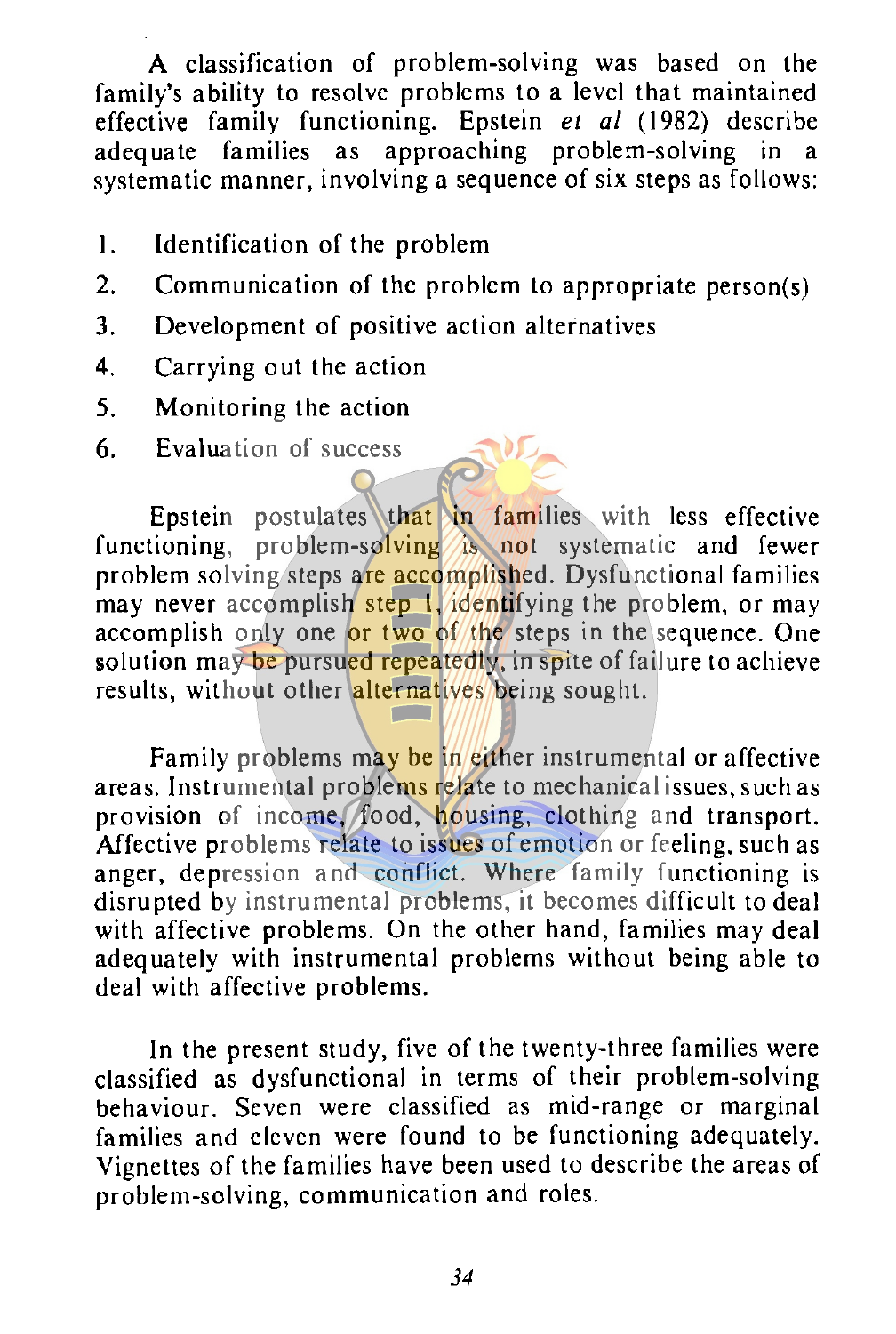#### **FAMILY VIGNETTES**

#### **A: The Dysfunctional Families**

Four of the five families were in the 30 years age bracket and one couple was in the older age group of over 40 years. There were 2-4 children in these families. In all the families there was considerable involvement with the extended family. Three of the five families shared the home with grandparents. A fourth family was heavily dependent on support from the extended family. In the fifth family one of the two children had lived with his maternal grandparents since the age of 4 months.

*Family No. 1* consisted of a young couple with three small children, living with the paternal grandmother. Severe financial problems in the husband's business had been partially solved by the wife returning to work, leaving the children in the care of the grandmother. The wife suffered guilt feelings because of this arrangement: neither did she wish the community to see her as imposing on an old person nor did she wish to appear ungrateful. In the wife's view the relationship with her mother-in-law had always been strained and was now even more difficult. She often felt tired when she returned from work but was afraid to ask her mother-in-law for further help in the evenings. This was her usual pattern of behaviour. For example, she had always wanted a larger home where there would be privacy, but had not successfully communicated this to her husband or his mother. The presence of the mother-in-law, while assisting with instrumental functions, prevented the couple from dealing directly with their relationship problems. This wife used the interview to vent her feelings, while mother-in-law listened attentively and husband remained uninvolved.

*In Family No. 22,* also a young couple with three small children, financial problems were exacerbated by the paternal grandfather's presence in the home. The wife was resentful of her husband's refusal to discuss problems with her and his insistence on handling all decision-making on his own or in discussion with his father. The husband handled all finances and supervised the children's homework and school activities. In the interview, the husband complained of his wife's jealousy and unrealistic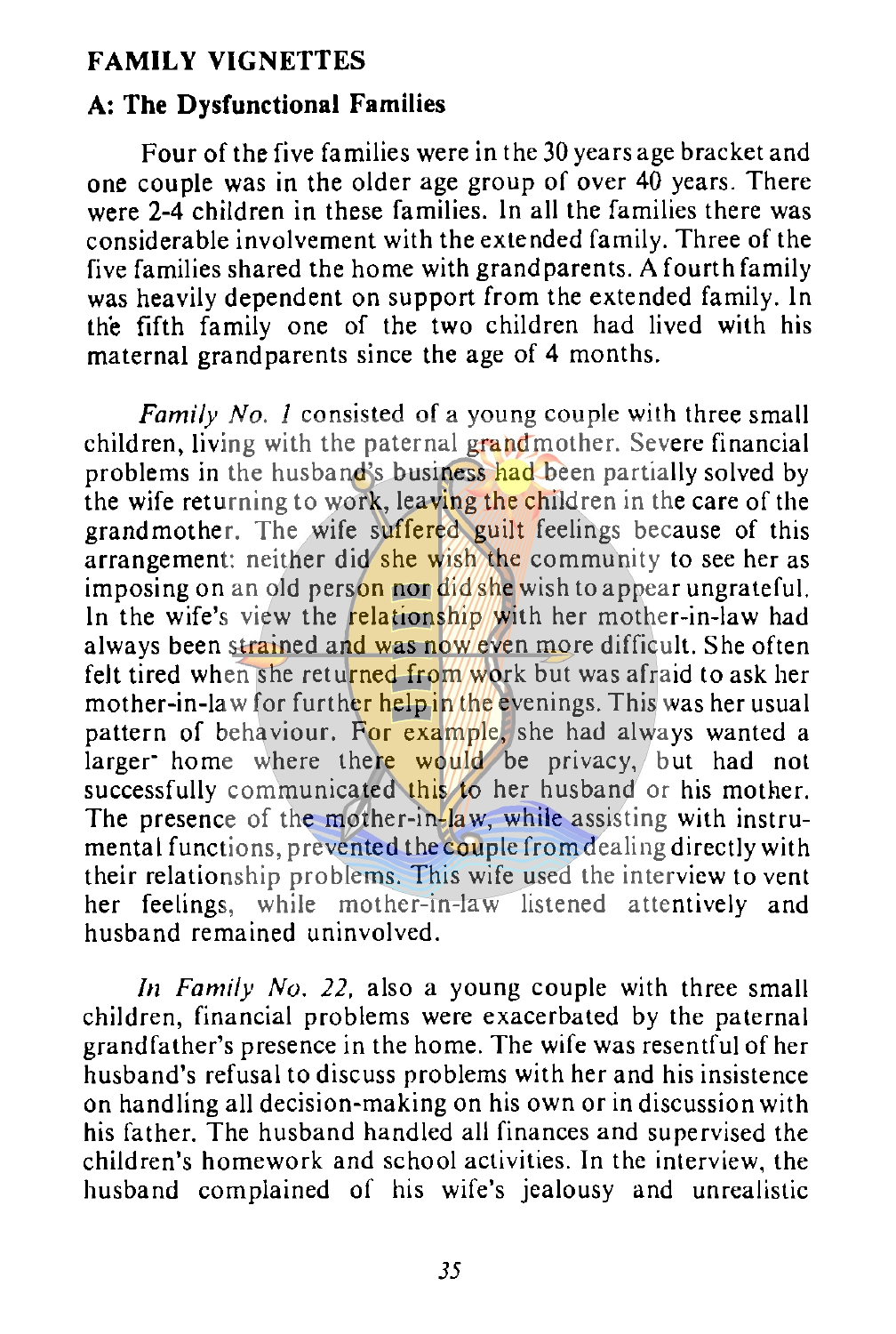demands on him, which she maintained were 'a thing of the past'. The family attempted to budget and so contain their expenditure. Other family members agreed to augment the grandfather's pension. Thus there had been an attempt at handling instru- $\frac{1}{2}$  mental functioning but the conflict in the affective area remained and no positive alternatives had been considered.

*Family No. /9* were a couple in their thirties, the husband a clerk and the wife a machinist, with two children under the age of 12. They had experienced long-standing marital conflict and desertion by the husband on one occasion. The wife instituted divorce proceedings but was later persuaded by her husband to withdraw these. The older child of 11 years had lived all his life with his maternal grandparents. The relationship between the couple was uneasy and there was no communication about problems, or constructive problem-solving. The wife said that when she attempted to talk to her husband, it ended in conflict. The extended family, in addition to caring for the one child, had given shelter to the wife and assisted in crisis periods. The involvement of the extended family may be seen, however, as preventing constructive problem-solving by the couple.

*Family No. 17* consisted of a couple, both aged 34 years, with two children. They had  $\frac{d}{dx}$  received emotional and material support from the extended family, although they lived separately from them. The husband had had a drinking problem since the beginning of the marriage. The husband's brother eventually succeeded in persuading him to join Alcoholics Anonymous. This was the first positive action taken in 10 years by this family. Previous action had been limited to nagging by the wife, or her leaving her husband to return to her family of origin during crisis periods. Again, the involvement of the extended family in the past prevented rather than facilitated constructive action. Although the husband was now receiving treatment, the wife voiced her uneasiness and doubts about his ability to maintain sobriety. The husband was withdrawn and noncommunicative throughout the interview, which his wife described as his usual method of relating. She, in turn, was anxious 'to keep the peace'. The children were now a ware of their father's 'illness', whereas before it was never mentioned.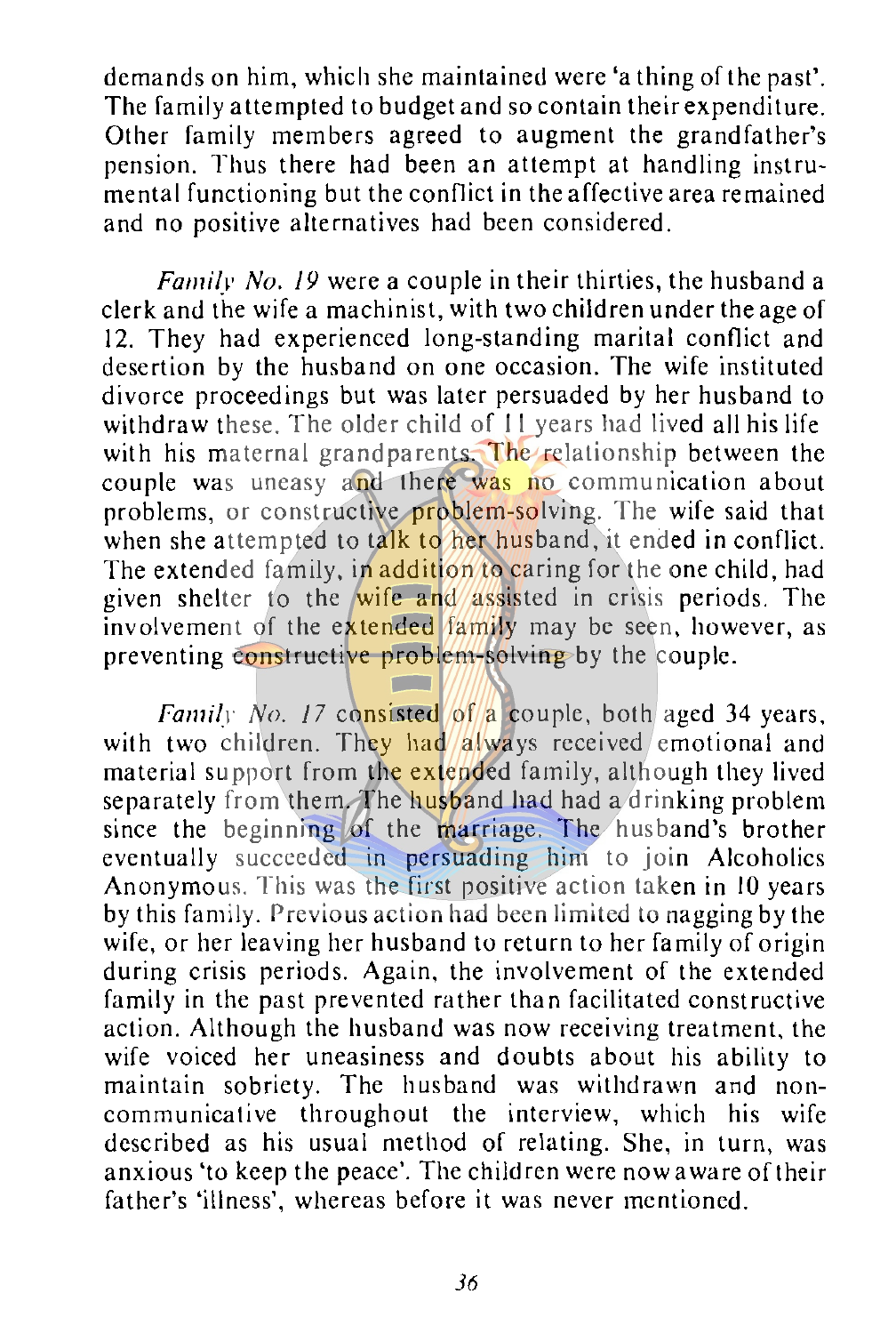*Family No. JO* were in a later developmental stage in the family life cycle, with two adult children and two approaching adulthood. The children were all still living within the family, which also included the maternal grandparents. Earlier financial problems had been solved by the sons leaving school early and their uncles finding them employment. The only daughter's wish to marry was a major problem for the family who refused to sanction the marriage. The girl, 16 years of age, had been forbidden to see her boy-friend for 3 years. Her father supported her wish to continue the friendship but was overruled by the mother, the brothers and the extended family. The father was usually passive in the family and the mother relied on her sons and parents for support. The family was divided into two camps with the father, the daughter and the boy-friend in conflict with the mother, her three sons and the extended family. In spite of the unrealistic solution proposed by the mother and brothers, no other alternatives had been considered. The daughter subsequently sought help from the interviewer and revealed that she continues to meet her boy-friend in secret.

# **B: The Mid-range Families**

Seven families were classified in this way. Two of the seven lived as extended families, while all families had close involvement with extended family members. Couples were in the age range of the late thirties to forties. There were 2-4 children in all these families, ranging from 2-13 years, with one expectant mother. The majority of the children were over 4 years of age.

*In Family No. 4, the paternal grandparents and an* unmarried sister lived with the family. The father, who is a bus manager, had only a Standard 6 education while the wife, who came from India to marry, had a B.A. degree. The eldest child had cerebral palsy and the care and protection of the child was an ongoing problem. The grandparents were needed to assist with the child and to help in the instrumental areas of housekeeping and provision of income. Because of this assistance, the couple had not considered the possibility of separating from the extended family, but they felt frustrated by their junior status in the family hierarchy. They had not communicated their feelings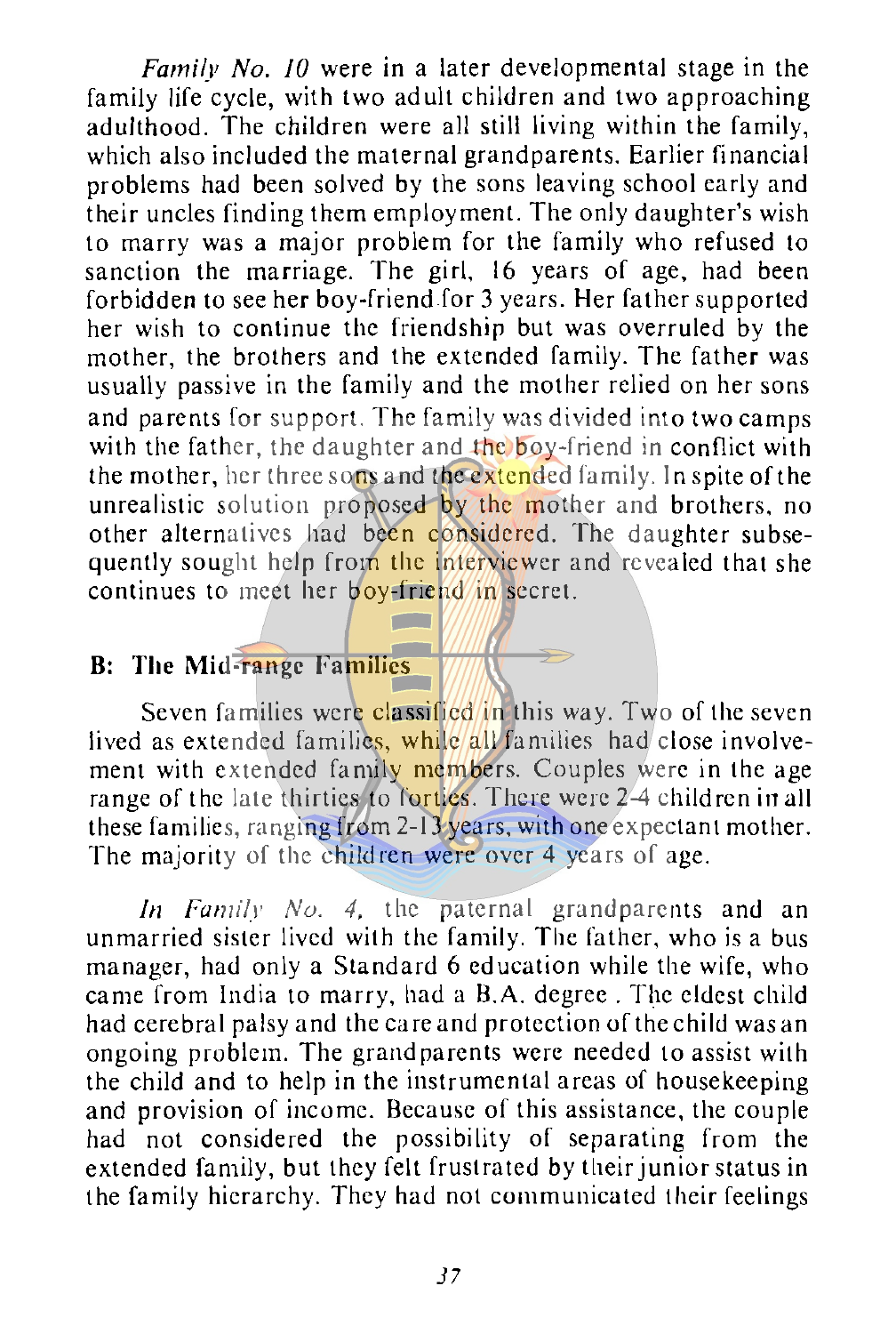or tried to exert more authority in the home, because of their feelings of obligation to the older generation.

*Family No. 13* were a couple in their thirties, the husband a banker and the mother a teacher. They lived on their own with their two children. The husband was described as making the family decisions, but this was often in consultation with his brother. Both husband and wife were studying, and instrumental functioning in the home was often problematic because of the busy lives the couple were leading. The children and home were neglected, and the daughter of eleven complained about this in the interview. There was no positive attempt to solve the instrumental problems. The family experienced feelings of isolation because they lived in a Muslim neighbourhood although they are Hindus. This was identified as a problem, without engaging in any active problem-solving about it. The interviewer was aware of covert disagreement but the couple were guarded in their communication, obviously wanting to present a harmonious image. The children revealed some of the conflict within the family.

*Family No. 14* had four children under the age of 12. They lived on their own but the extended family played an important role. Since the paternal grandfather's death, the paternal uncle had taken over as head of the family. The husband would have liked to wield more authority in his own family but he felt dominated by the wishes of the extended family. The couple were thinking of relocating at a distance from the extended family in order to achieve some separation. Communication between the couple and the children was free and open and there was spontaneous sharing of affection. The family were in crisis over their need to achieve autonomy and separation from the extended family. They had commenced problem-solving in this area, but anticipated that the break would take several years to achieve.

*Family No. 5* consisted of a couple in their thirties, with daughters aged 13 and 10 years. Both husband and wife were matriculated and the wife had a diploma in dress design. A recent crisis was a split in the family business, resulting in the husband going on his own. This had been a difficult period because of the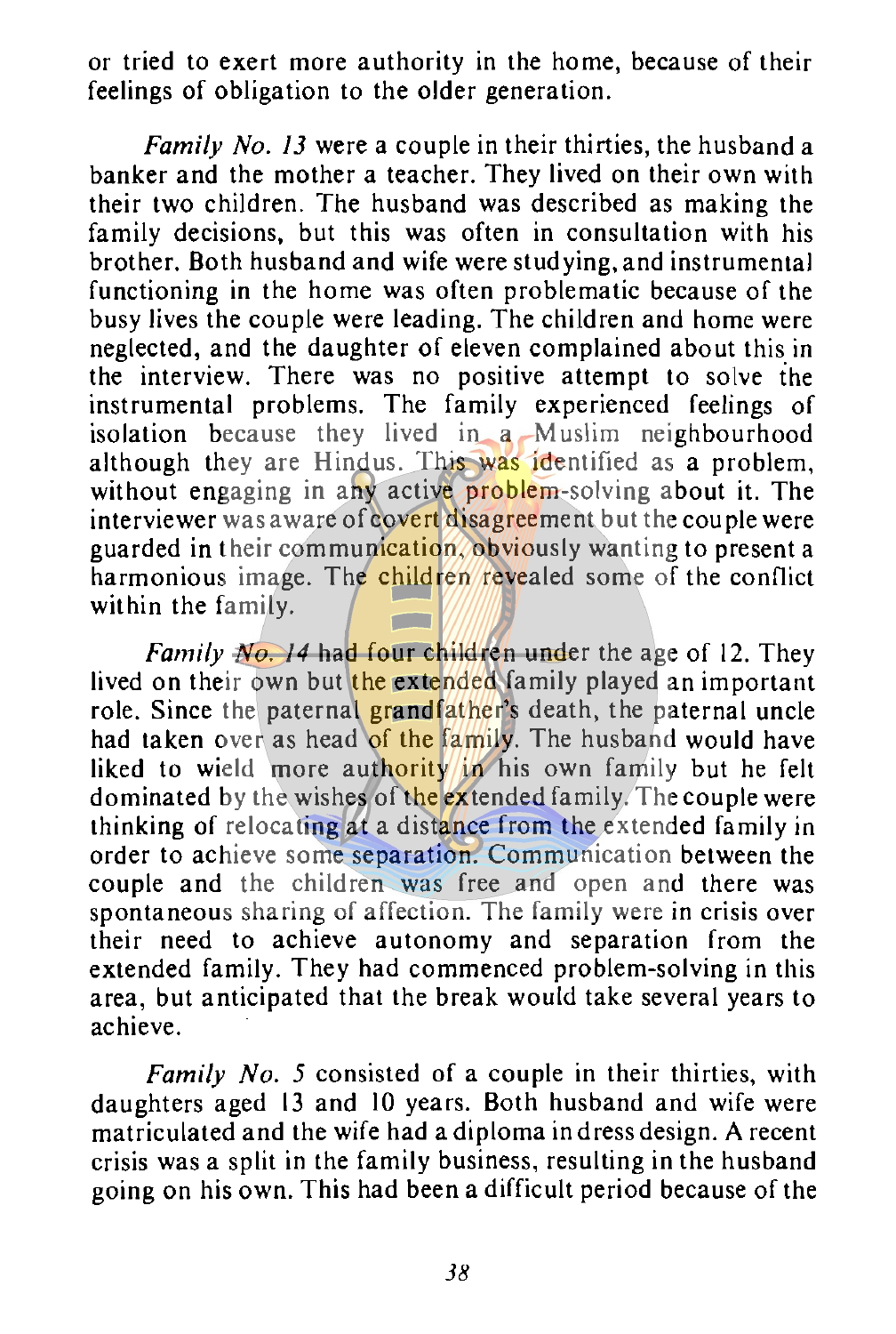original involvement with the extended family in the business venture. The grandmother was still involved in caring for the second daughter who is asthmatic. The wife returned to college when the daughter was 2 years old and the grandmother took over the care of the child. The wife now considers that the grandmother is not having a good influence on her daughter. The over-involvement with the granny seemed to exacerbate the daughter's difficult behaviour. The husband had suggested that his wife leave the dress shop, in which she is a partner, to take over the care of the children, but she was unwilling to give up her career. The problem remained unsolved, with both parents fearful of the future but not discussing positive alternatives to the present situation.

*Family No.* 9 were a couple in the early forties with two children living in the extended family with the maternal grandparents. The husband was a clerk and the wife a pharmacy assistant. The grandfather, a retired school principal, played a dominant role in the  $f_{\text{family}}$  Both grandparents were very involved in instrumental and nurturing tasks. For instance, the grandfather supervised the children's homework and taught them manners. The grandmother was responsible for running the home. Both grandparents were consulted by the husband about family decisions. The daughters were talkative, expressed their opinions freely and easily manipulated their grandmother. The family all experienced a weight problem, which was especially problematic for the husband because of his diabetes. He had been advised that careful planning of meals and a strict diet were essential for his health. This was acknowledged by the family but the grandmother appeared to undermine decisions, by cooking delicacies and covertly encouraging over-eating. Serving good food was deemed a way of expressing affection: the decision to eat wisely was therefore not carried through and there was no monitoring or evaluation of success.

*Family No. 18* consisted of a couple in their forties with three sons aged 13, 10 and 8 and a daughter of 11. The paternal grandfather played a ·dominant role in the family but lived separately.-The couple had experienced many financial problems throughout their marriage, stemming from the husband's lack of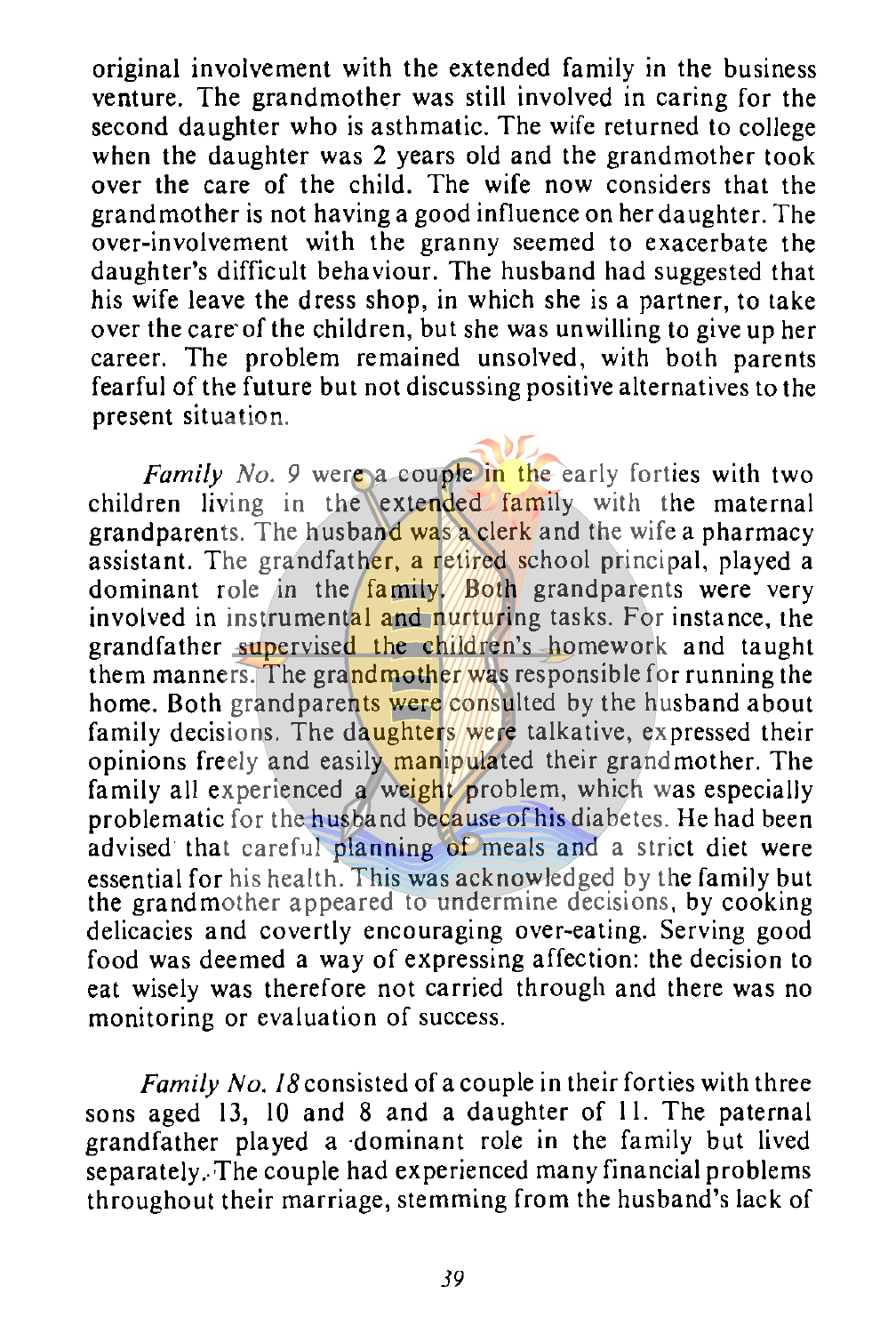education (std 4) and several job changes. His father had assisted throughout and encouraged him to relocate in order to get his present job. The family had recently experienced a financial crisis because of the necessity of paying two sets of rates: for the grandfather's house and the couple's own home. They managed to meet the debt by careful joint budgeting. The couple were involved in building a new home and there was a great investment of time, money and energy in this project. The grandfather played a major role with the children, assisting with homework and after-school activities. The family appeared to be moving into a less problematic stage in their life cycle. Their success in spite of major financial and work-related problems seemed to be due to support from the grandfather while the family maintained separateness from the extended family. There was also reciprocity, with the couple assisting the older generation to pay the rates in return for their earlier assistance.

*Family No. 20.* This couple, in their thirties, had a child of 8 years and were expecting a second. The husband was a technician and the wife a sales clerk. They shared decision-making, running the home and chores. At the time of the interview they were making additions and alterations to their home. They lived with the wife's parents for the first five years of marriage while waiting to obtain their own home. The maternal grandmother assisted financially to enable them to move. Involvement with the extended family had decreased since then. The wife was openly assertive in the interview, often disagreeing with her husband. There appeared to be a close relationship between the father and the 8-ycar-old daughter. The father was described as being overprotective towards her and both parents were concerned about her reaction to a new baby. Although apparently functioning effectively, the unease expressed by the couple and the crossgenerational involvement of father and daughter suggested longstanding relationship problems which could be exacerbated in the next developmental stage of this family's life cycle.

#### **C: The Adequate Families**

Eleven of the twenty-three families were functioning effectively. Only two of these families had an extended family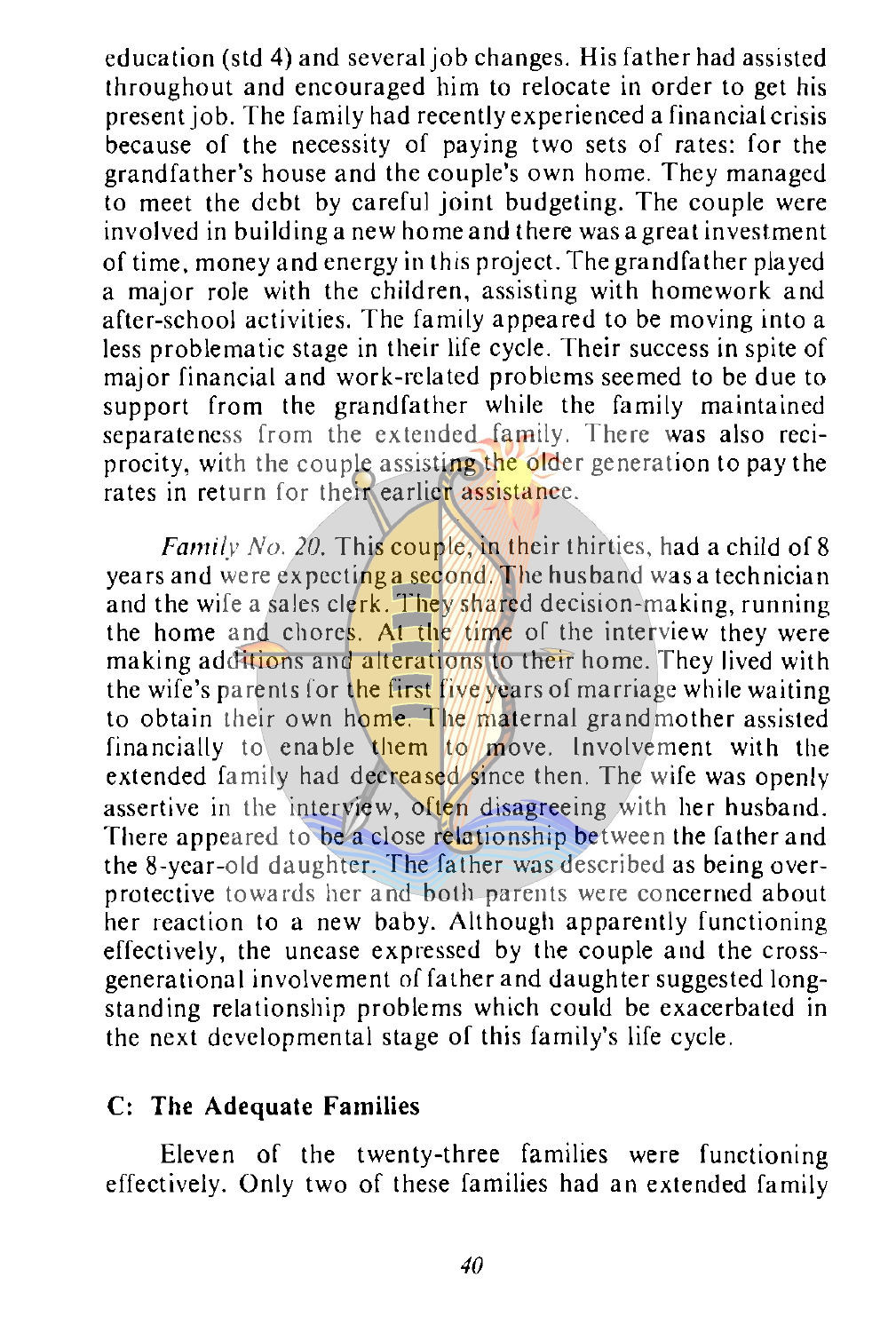member (the grandmother) living with them . The families' degree of contact with the extended family varied with circumstances. Parents in six families were in the 30-40 age group, and five couples were in the over-40 age group; the families had 2-3 children with one couple in the age group  $40-50$  having 4 children aged 23, 21, 16 and 15 years of age.

In the following, two family vignettes are combined in some cases because of the number of families in the adequate category.

*Families No. 2* & *6* were well-educated couples in their thirties with two small children each and in family no. 6 the wife was pregnant. The husband in family no. 2 was involved in a family business and the wife had a private professional practice in optometry. They began their married life in the husband's extended family, but separated from them after 6 years. During the early period, the wife went to college to study, mainly to do something to improve herself rather than being dominated by the demands of the extended family. She described this period as a "living hell" in contrast to the harmonious and peaceful life which they now lead. Their marriage was arranged by the parents and the wife had to forgo her goal of medical training because of the marriage, although she had been accepted at medical school. After the birth of the two children, the husband encouraged her to study further. She felt that because of her husband's support she retrieved something for herself by studying while the grandparents looked after the children. Once she completed her studies, they moved into their own home. It took about  $2^{1/2}$  years to negotiate and separate from the extended family. Today, the couple value their independence but have a pleasant and supportive contact with the extended family.

In the other family, the husband was a medical doctor and the wife a teacher. The maternal grandparents lived close by and sometimes assisted with child-minding or in emergencies such as a child's illness. The couple employed good domestic help so did not have to rely on the grandparents. They shared home chores and child care. The husband was studying for specialist examinations and devoted more time to his studies than his wife liked. However, they had the common goal of establishing themselves in a secure financial position and the wife therefore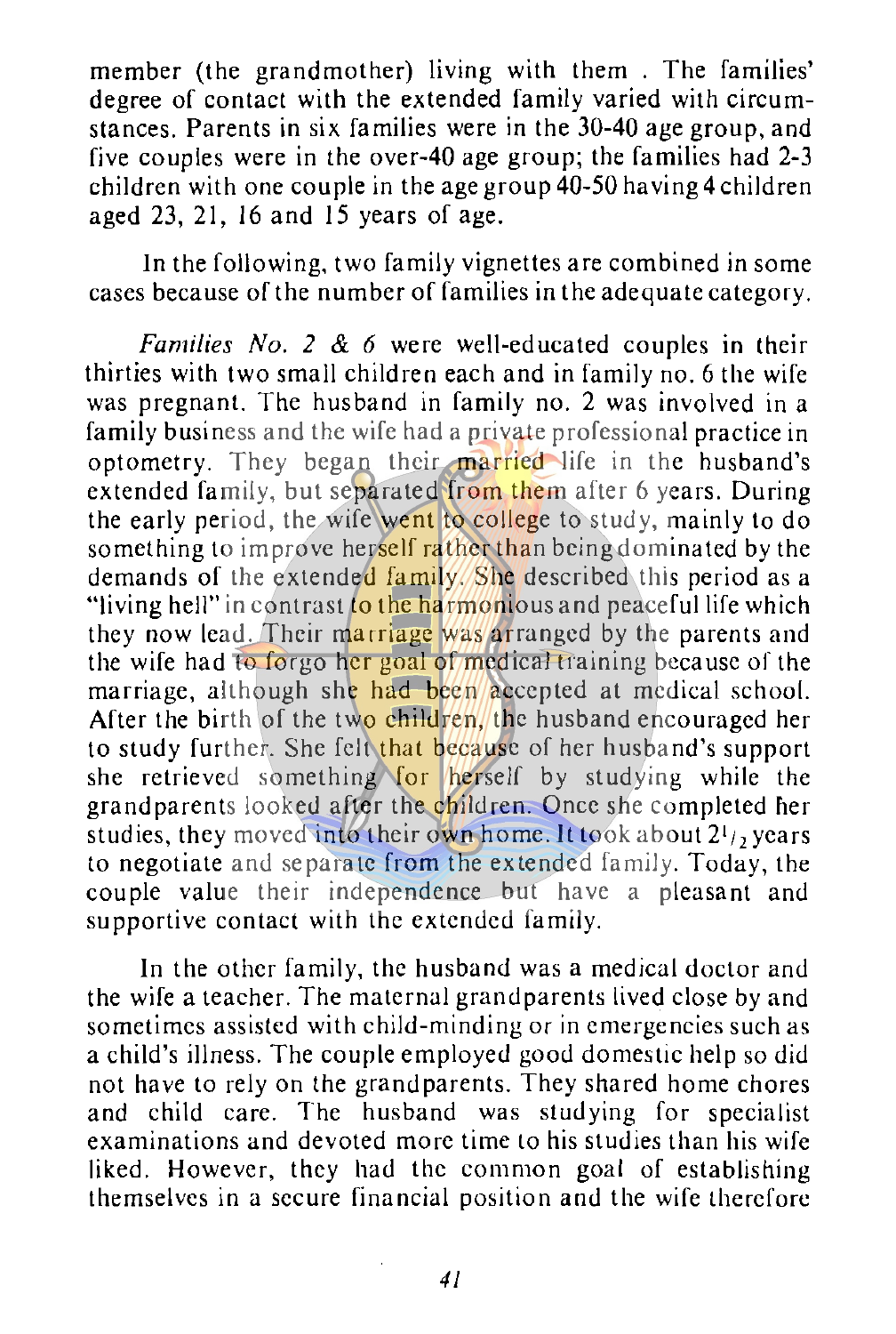accepted the situation. She was also proud of her husband's role in the community as a medical doctor. In both couples communication and expression of feeling between the spouses was open and warm during the interview.

*Families No. 8* & *25* were couples in their thirties with two children, 10 and 7 years, in one family and three in the other. The husband in family no. 8 was a clerk and the wife a teacher. In the other family the husband was a driver. Family no. 8 had experienced financial problems in their early married life but these had been overcome by careful budgeting and planning. In family no. 25, a recent reduction in the husband's salary had resulted in the wife opening up a hawker's business. Problemsolving was shared in both families and the children were also involved. Roles were also shared in both families, with the fathers involved in the children's activities and the mother in the role of nurturer and responsible for running the home.

In family no. 8, the mother described herself as quite assertive in the husband/ wife relationship and there was evidence of this in the open discussion of differences of opinion. There was some contact with the extended family, the husband's brother and wife's mother being consulted about major family decisions.

In family no. 25, one son had a hearing defect and had been admitted to the School for the Deaf. The father handled the problem of schooling in an independent and effective manner. The wife accepted her husband's authority and the traditional male hierachy in the home. The family appeared close and cohesive and religion played an important part in the family's life.

*Families No. 12 and 16* had several similar characteristics. The spouses were in the mid-forties and each family had two children. The spouses in both families were well educated and in full-time employment. Husband and wife in family no. 12 were partners in a business, while in family no. 16, the husband was a community worker and the wife a teacher. A major problem in one family involved a legal dispute over property. This was successfully solved and the wife supported and encouraged her husband during this period. Another problematic area had been the separation ·from the extended family, which both spouses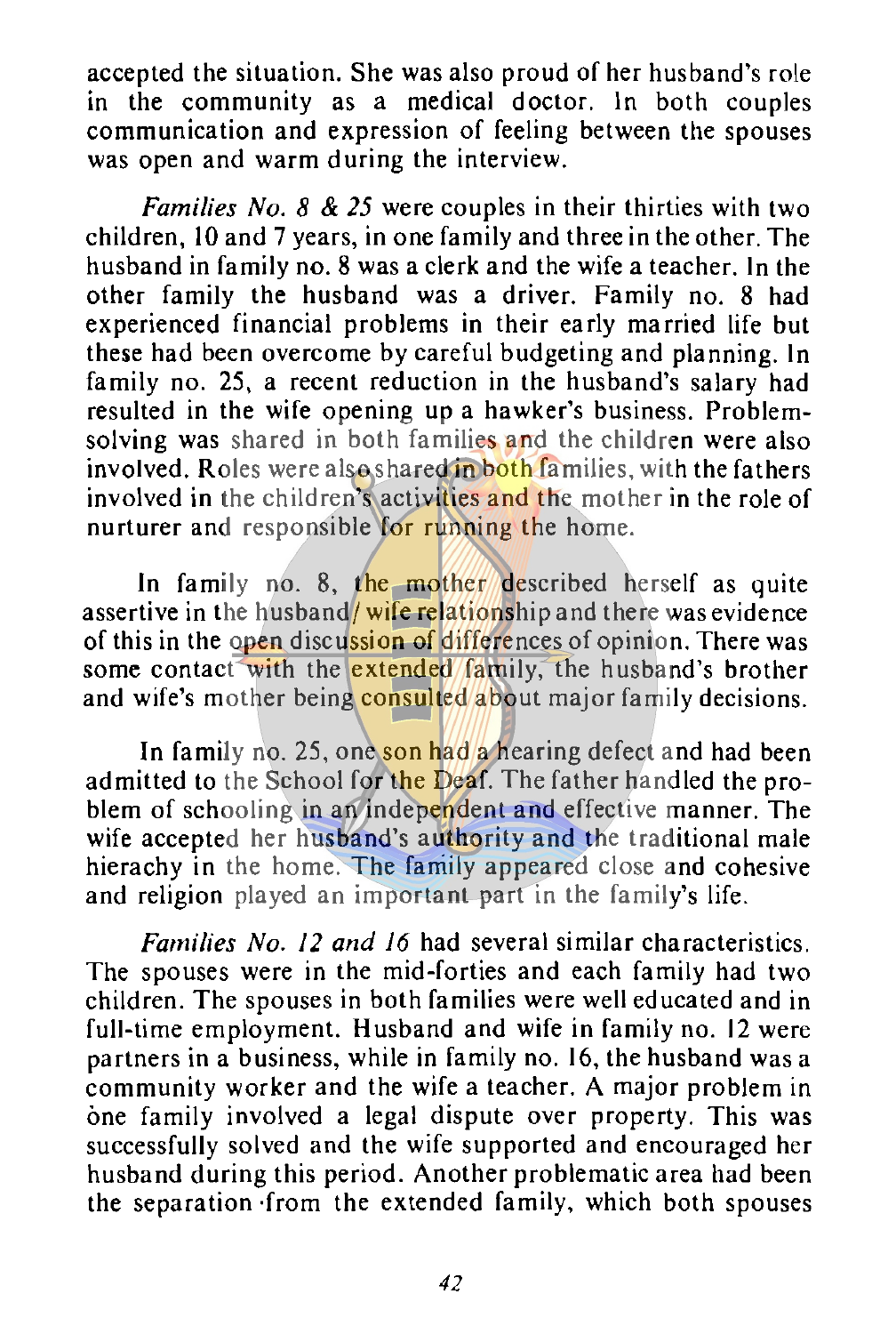wanted, but this move was opposed by the parents. The couple considered that they had successfully negotiated this painful period.

In the other family, financial problems in the business had been overcome and the family were enjoying a good income. The family had experienced several health problems  $-$  the wife's illness during pregnancy, the husband's diabetes and a daughter's asthma. The latter two problems were well under control.

.In both families there was joint decision-making, with the husband having the final say. There was also some consultation with the extended family over major decisions. The families shared family roles except for those in the kitchen where the wife and daughters were responsible. In one family, the husband was described as more demonstrative than his wife, while in the other the husband was reported to be short-tempered and feelings were sometimes left unexplored because of this. In the interview, however, both families expressed feelings openly and communication was free and easy.

*Families No. 11 & 24* comprised couples in an older age bracket with two children each. The wives in both families were not employed outside the home, and were accepting and comfortable with their role as homemakers. One husband was an insurance representative, the other a jeweller. Family decisionmaking and the running of the home were shared in both families, but the husband had the 'final say'. Both couples accepted responsibilities for the welfare of others - one couple was actively involved in a Service Organisation, while the other assisted the wife's sisters and nieces with their difficulties.

One family spoke of the stressful period when the husband was hospitalised and the whole family assisted and took on additional duties. They also supported each other during a period of relocation when they felt strange and vulnerable in new surroundings. In the other family, the parents spoke of the emotional support they gave each other when their son was involved in a motor-cycle accident.

ln both families, interaction between members was warm and spontaneous. The children communicated freely but showed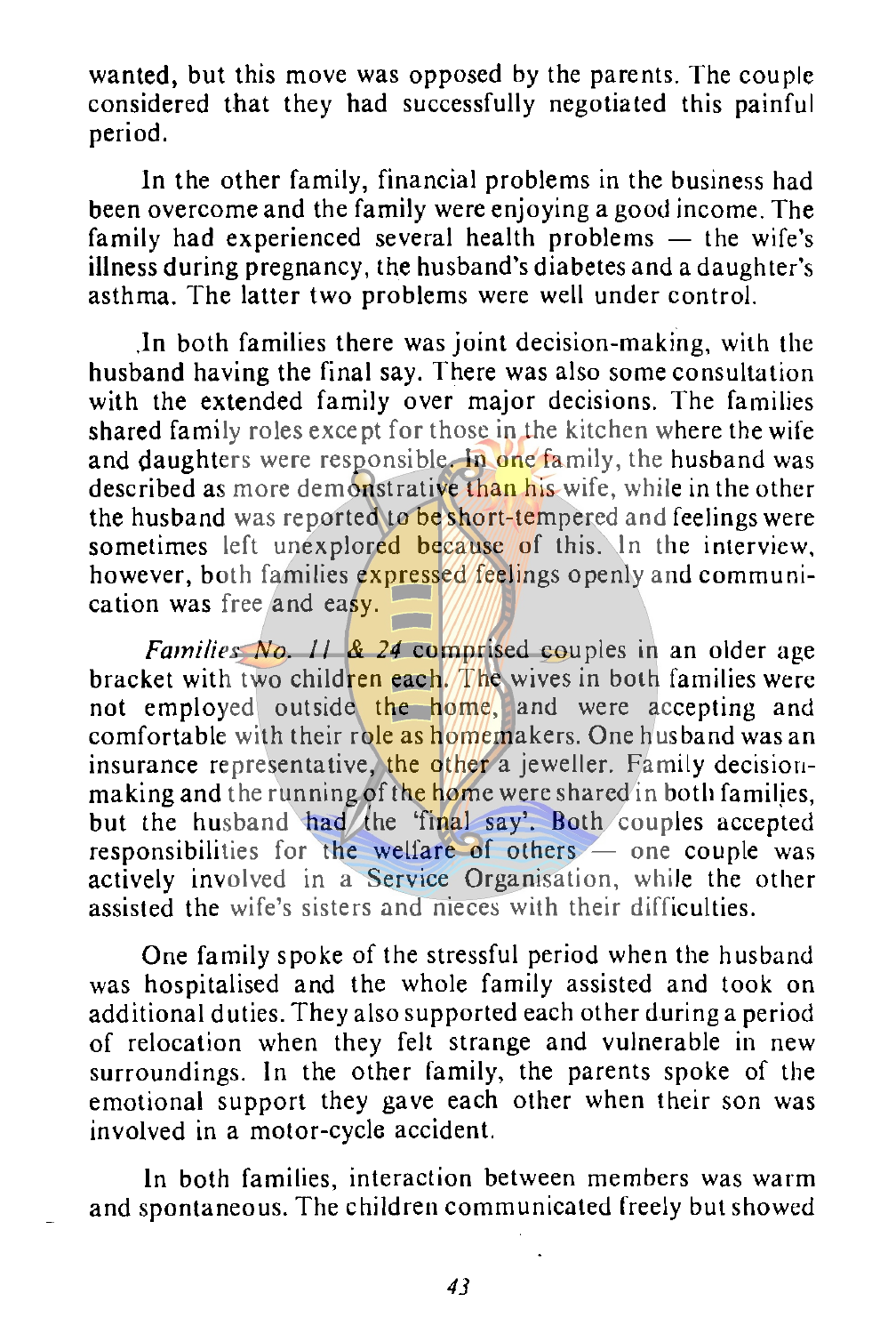respect to their parents. One family recognised that the son was closer to his mother and the daughter to her father. In the family with the two daughters, they spoke freely about their feelings towards their father, who'm they found undemonstrative, but nevertheless were sure of his love. In both families, rules were clear and appropriate. These families were comfortable within the traditional structure of family life, but were independent of the extended family.

*Famill' No. /5* was a couple also in the older age group, with four children in adulthood and late adolescence. The husband was a business man and the wife was employed as an assessor. The husband had the final say in the family, and his elder sister and brother-in-law were sometimes consulted about family matters. The family were considering alterations to the home. This had been thoroughly discussed and decisions reached with the agreement of all the family. When the daughter broke off her engagement, the parents were consulted but she made the final decision. They described their communication as open and clear and this was evident  $\frac{during}{d}$  the interview.

*Families No. 21* & *26* were the two families who had extended family members living with them. The couples were in their thirties, with children aged  $10$  and 6 years in one family and 8 and 5 years, plus a month-old baby, in the other. In both families, the wives were not working outside the home. In family no. 21, the paternal grandfather committed suicide in 1972 and the husband then took over the role of the head of the extended family, caring for his mother and supporting his siblings through school. The grandmother and one brother still lived with the family, but the brother was to marry shortly and move out of the home. The husband was considering opening his own business and although the wile felt some apprehension about this, she supported her husband's decision. They shared most decisionmaking and were involved together in social and community activities outside the home. They were able to do this because of the grandmother's help with child-minding.

In the other family, the maternal grandmother lived with the family. The husband was a school counsellor. In this family, the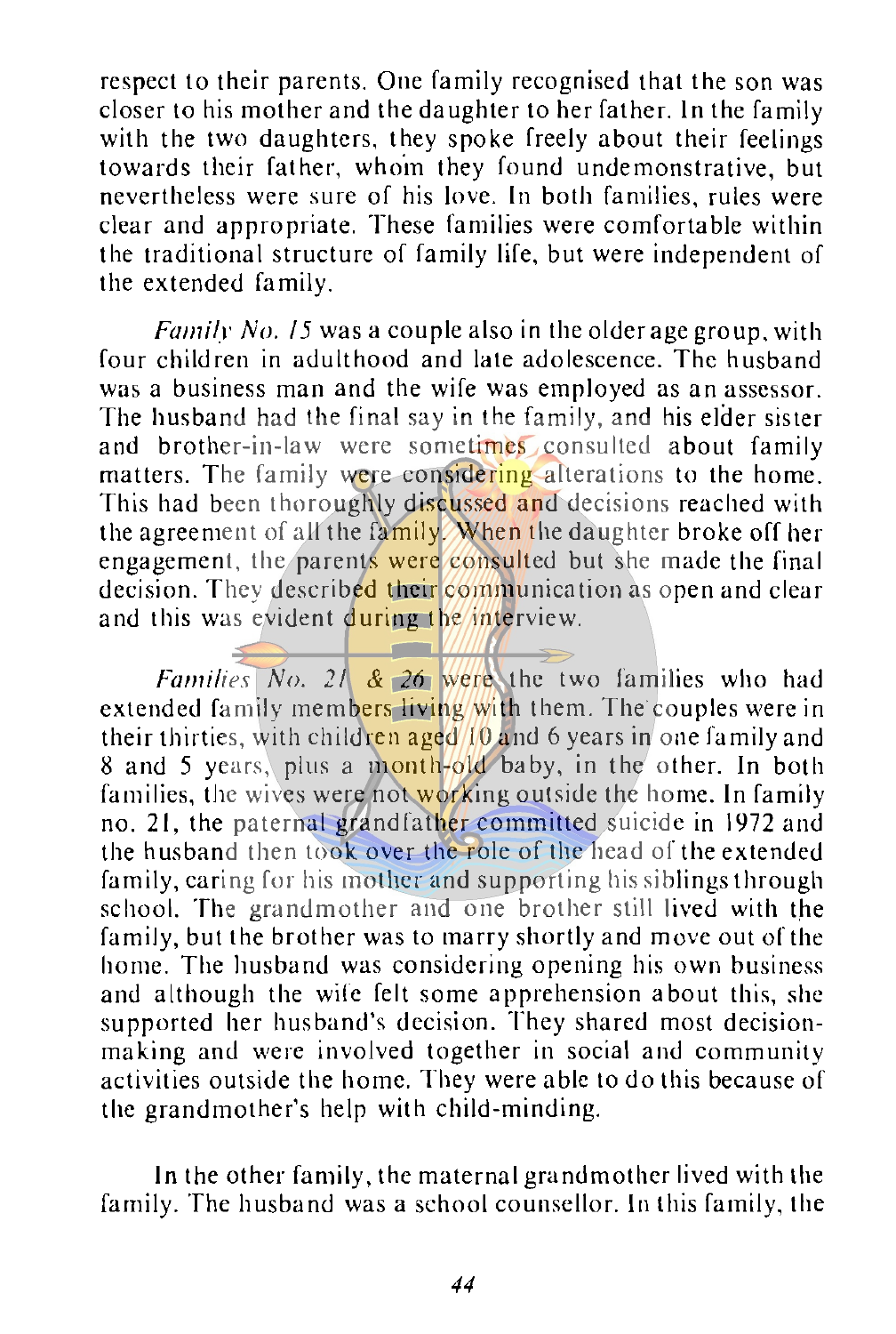grandmother assisted with the older children, which allowed the mother more time with the baby. The grandmother was consulted about major family decisions, but the executive functions of the family were clearly carried by the husband, assisted by his wife. The husband made the necessary arrangements for speech therapy for his 8-year-old son, when it became evident that the boy had a speech defect. The treatment was proving beneficial and the parents were hopeful of total improvement.

In both families there was clear communication and mutual support in the spouse sub-systems. The wives were satisfied with their role as home-makers and enjoyed the company of the older women in the house. The family members were openly affectionate and caring.

#### **CONCLUSIONS**

#### **A: The Dysfunctional Families**

Families in the dysfunctional group had failed in the past to tackle problems in an organised or systematic manner. Unsolved problems were of long standing and were in the affective rather than instrumental areas. In some families financial problems (instrumental) had been overcome by the wife or older children going to work. These solutions, however, produced relationship problems and affected the family structure. In one family the wife felt guilty that her mother-in-law was required to care for the children. She also resented the family's inability to separate from the grandmother because of the latter's control and contribution in the family. In another family the sons took over the father's role both as bread-winner and as executive in the family system. They formed a powerful alliance with their mother and her parents. The husband was excluded from participating in family decision-making in spite of his more sensible views about family problems. In two families the husband's personality problems and abuse of alcohol, which had predated the marriage, played havoc in the lives of the families. One of these husbands had only recently sought help with his drinking problem and remained withdrawn and uncommunicative. In the other family, where there had been several separations and one child had lived all his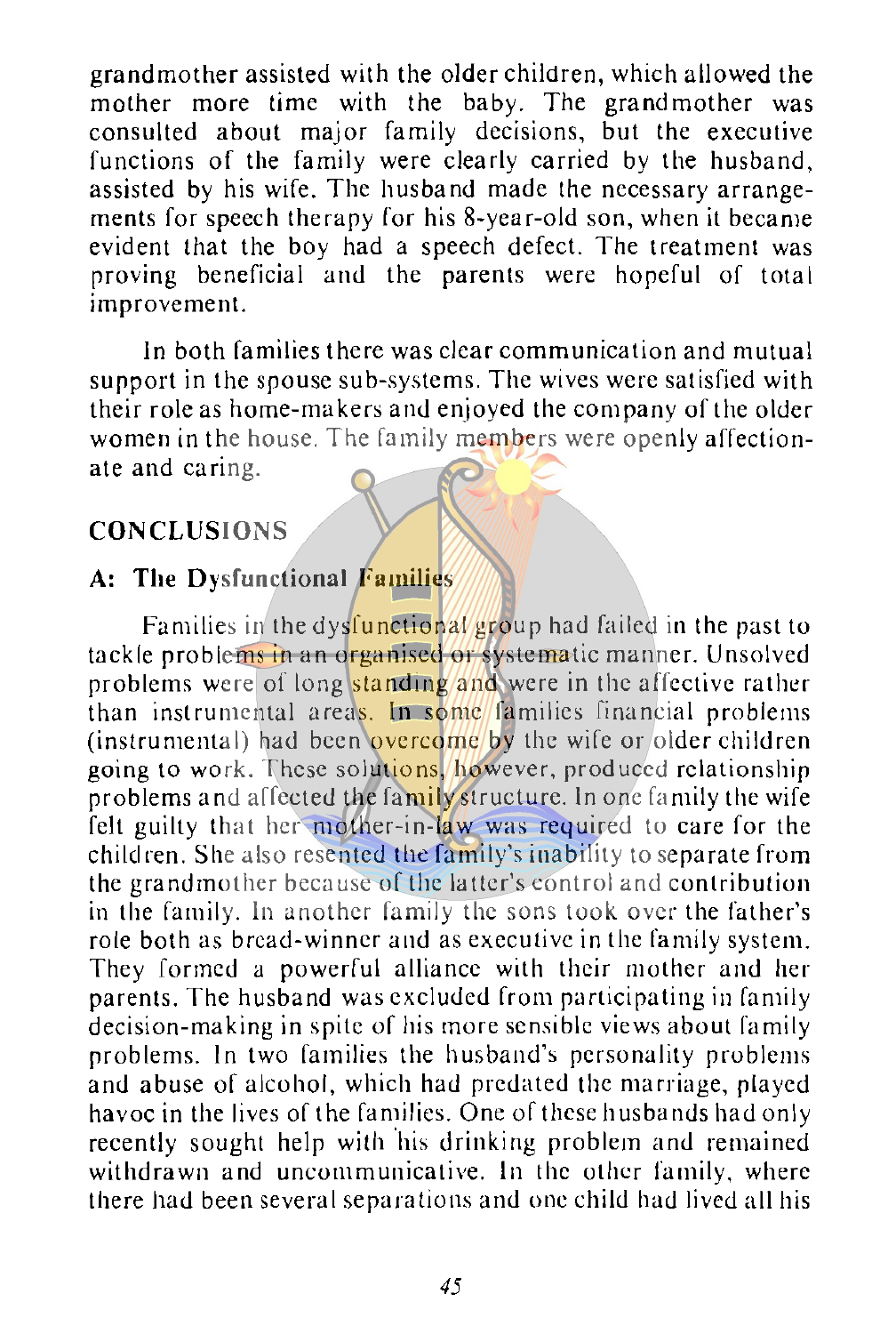life with his grandparents, the husband's reactions were paranoid and aggressive. Legal advice was the only type of professional assistance received by this family.

In all these families, communication was scanty or blocked between the spouses and children did not participate freely in the interviews. Other family members had assumed spouse or parenting roles. The extended family, while serving as a resource in periods of crisis, seemed to prevent rather than facilitate longterm problem-solving.

The involvement with the extended family was not necessarily structured along the traditional patrilineal pattern. It differed often according to which spouse was the stronger personality in the marriage. Where the husband was the more powerful, his mother or brothers were involved in decisionmaking. In the families where the husband was weak and ineffectual, the wife's parents or family members took over his role and formed a powerful alliance with the wife. Thus the alliances with extended family manners resulted in the less effective spouse becoming even more powerless in the relationship.

In these five families there was a sense of frustration or hopelessness about the **possibility** of improving family relationships. The striking feature was that in spite of belonging to the middle-income group, they were not making use of professional resources for their personal relationship problems. Instead, the extended family was the resource to which they turned for help and to which they were closely tied in a symbiotic relationship.

# **B: The Mid-range Families**

Three of the seven families had chronic health problems:

- -all members of one family were overweight, including the father who was also a diabetic;
- $-$ an asthmatic daughter in a second family displayed behaviour problems;
- $-\overline{a}$  child in a third family had cerebral palsy and required constant care and physiotherapy on a daily basis.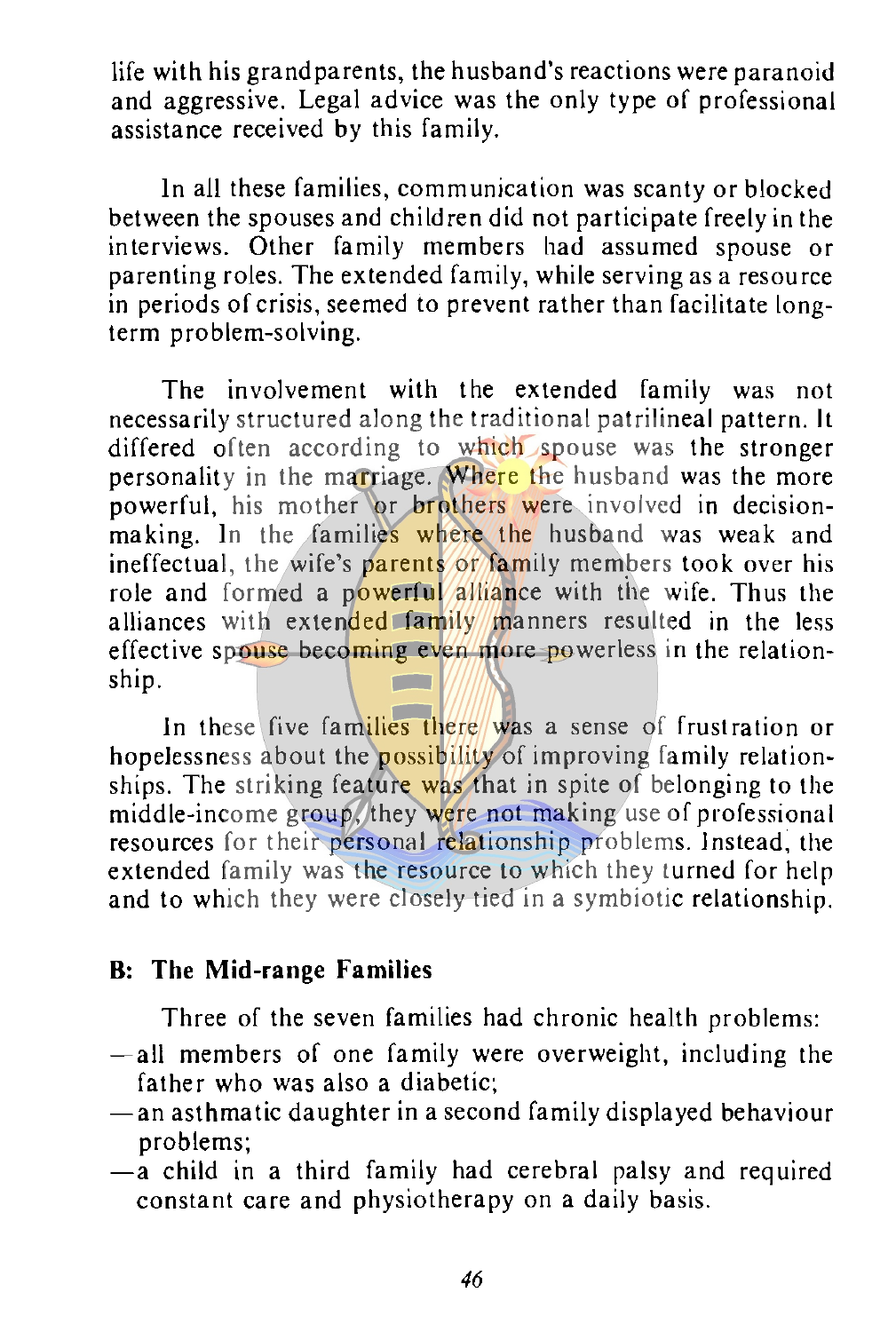The extended family were involved in giving additional help because of the disabilities in these families. In two families, the grandparents lived with the couple and their children, and in the third family, the grandmother looked after the asthmatic child during the day. In spite of the assistance from the grandparents, the wife in each family desired independence, but acknowledged the difficulty of the family managing on their own. No other alternatives had been explored in a systematic manner.

The other families had experienced major financial and business problems. Some of these had been solved by dependence on the extended family. In one family the grandfather had assisted financially in the past and the family were now able to reciprocate with assistance which he needed. One of the families where both parents were working were having difficulty in coping with child and home care on their own. Another family were struggling to separate from the extended family. There were no major impediments to this, except for the traditional expectations of the older generation who refused to acknowledge the couple's need to set up an independent home.

All the families were characterised by a lack of clear demarcation of hierachy and roles between extended and nuclear family systems. The ability of the family to absorb additional members or to lose members to the extended family was reminiscent of **Wynne's** (1958) concept of 'the rubber fence'  $-$  the lack of a strong family boundary which prevents the members from achieving effective autonomy. Most'families had experienced a lack of clear communication and appropriate role allocation because of the presence of extended family members.

#### **C: The Adequate Families**

Problem-solving in the adequate families was on-going and effective. The families had encountered similar difficulties to the less adequate families but had solved their problems over time. Both instrumental and affective problems had been dealt with in a systematic manner. The steps in problem-solving as suggested by Epstein and Bishop ( 1981) had been successfully completed in most cases. Especially marked, in contrast to the less adequate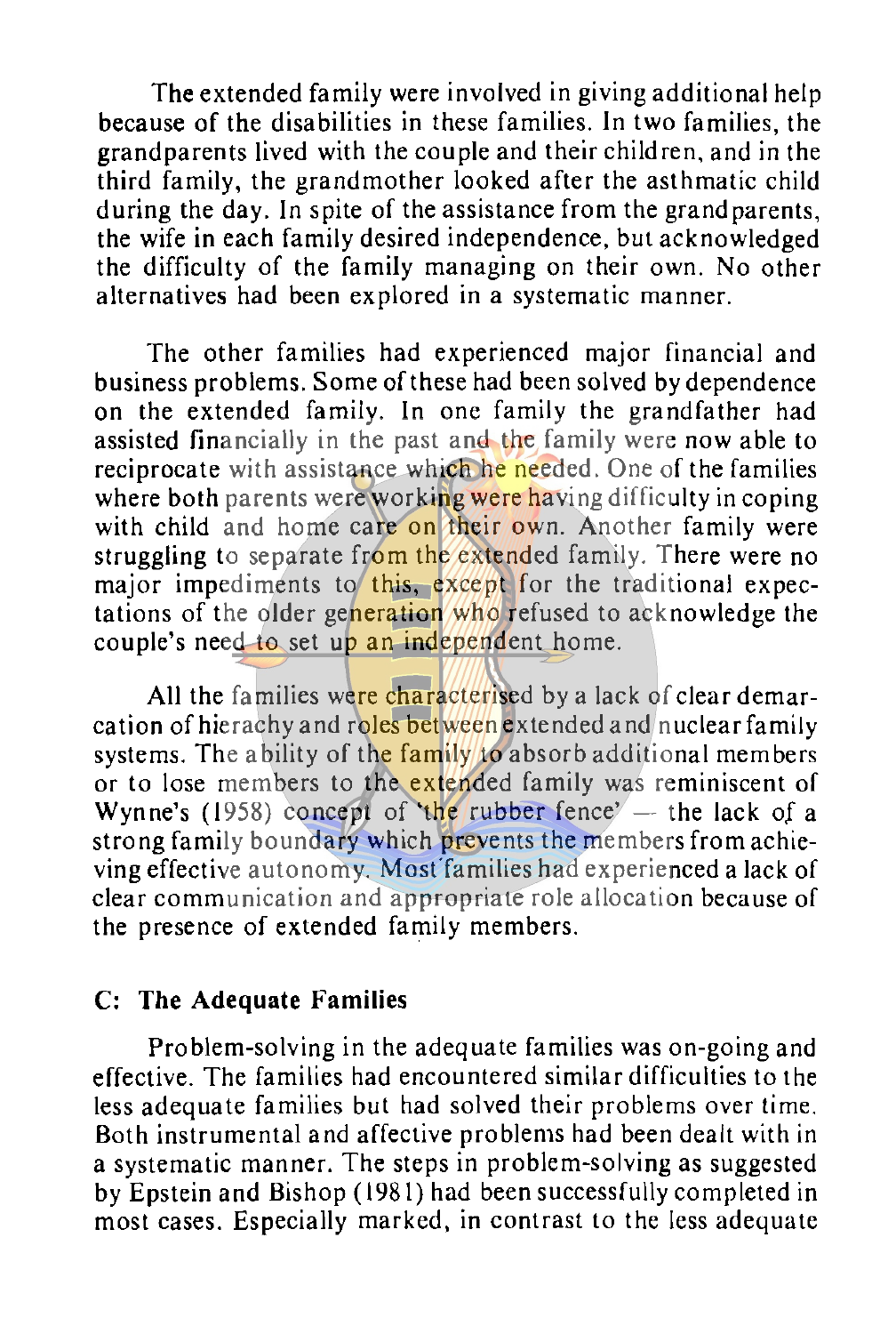families, were the independent problem-solving skills of the adequate families. Help given by the extended family had generally been towards achieving a long-term goal, such as setting up a separate home, which had assisted in the family's eventual independence.

The effective families demonstrated open, clear communication and sharing of roles. Even when role allocation was determined traditionally, there was more flexibility than in the less effective families. While the more traditional couples acknowledged the husband as having the final say in decision-making, there was a sharing of decision-making among many couples. Roles were reallocated or varied according to circumstances. Where both parents were working, husbands shared chores with their wives, although the kitchen remained the domain of the females. There was complementarity in parenting roles related to the spouse's own personality. For example, in the family where the husband was more demonstrative, he gave the physical affection and comfort to the children. Where a father was busy with medical studies and had long working hours, the mother devoted extra time to the children.

There were clear **boundaries** between generations. Parental coalitions were well defined, with a clear hierarchy of power and leadership in the hands of the parents. In the two families where a grandmother was living with the family, her role was clearly defined and she did not intrude on the parental coalition.

Rules were clear but not rigidly enforced. Appropriate changes were made in terms of children's ages and developmental stages. Children influenced decisions and had more power as they neared adulthood. For example. a decision to go to University or to break off an engagement was made by the young person concerned, with parental support. The adequate families, in contrast to the other groups, gave support to, rather than received support from, older family members.

The findings about the effective families support Beavers' statement that:

One of the striking features of the optimal group in the study was the high degree of emotional energy, drive and performance level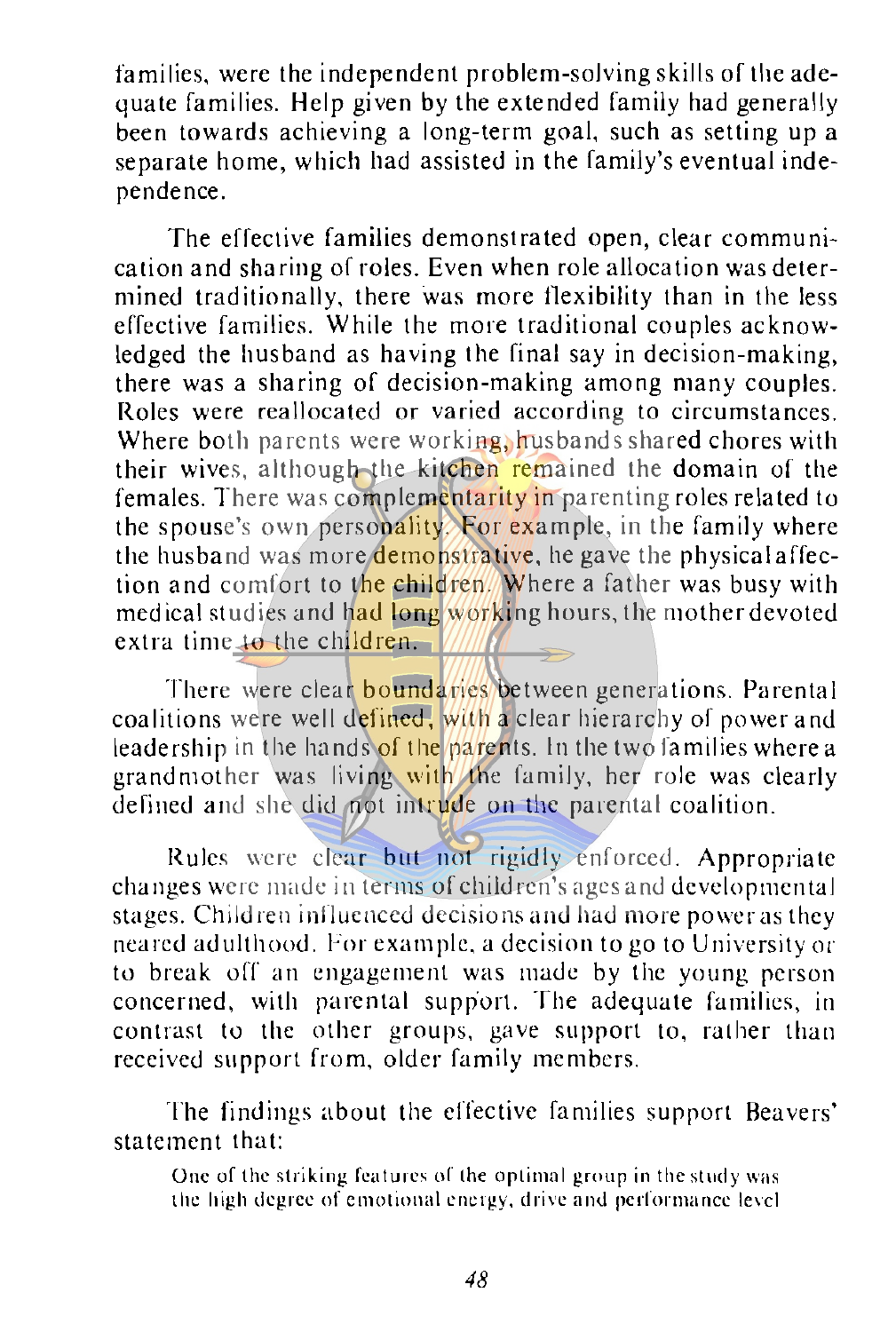found in almost everyone because the members did not fear moving towards others or moving into the world. (Beavers, 1982, p. 50).

#### **IMPLICATIONS**

One implication which has developed from the information obtained in this study is the questioning of the role of the family of origin as an essential support system for middle-class Indian families. It may be that the extended family will continue to play a positive role in the upliftment of the poor in the Indian communities. Certainly, in the past, sharing of resources within an extended family has enabled upward mobility in spite of poverty.

The present findings in their limited form throw doubt, however, on the positive role of the extended family in middleclass, educated families. The reports of the families who were included in the research indicate that the most effective or adequately functioning families were those who had successfully individuated from their families of origin.

It may be that the drive and energy needed to separate from a traditional family system are also the qualities which make for coping in the modern world. Whether it be the cause or the effect or a circularity of response, the adequate families demonstrated their ability to maintain independence and to solve the problems which beset them, with either time-limited help from the extended family, professional assistance or through their own skills in problem-solving.

#### **REFERENCES**

- Beavers, W R., 1982, Healthy, Mid-range and Severely Dysfunctional Families, in Walsh, F. (Ed), *Normal Family Processes*, The Guildford Press, New York & London.
- Epstein, N.B., and Bishop, D.S., 1981, Problem-centred Systems Therapy of the Family, in Gurman, A.S. & Kniskern, D.P. (Eds), *Handbook of Family Therapy,* Brunner/ Maze!, New York.